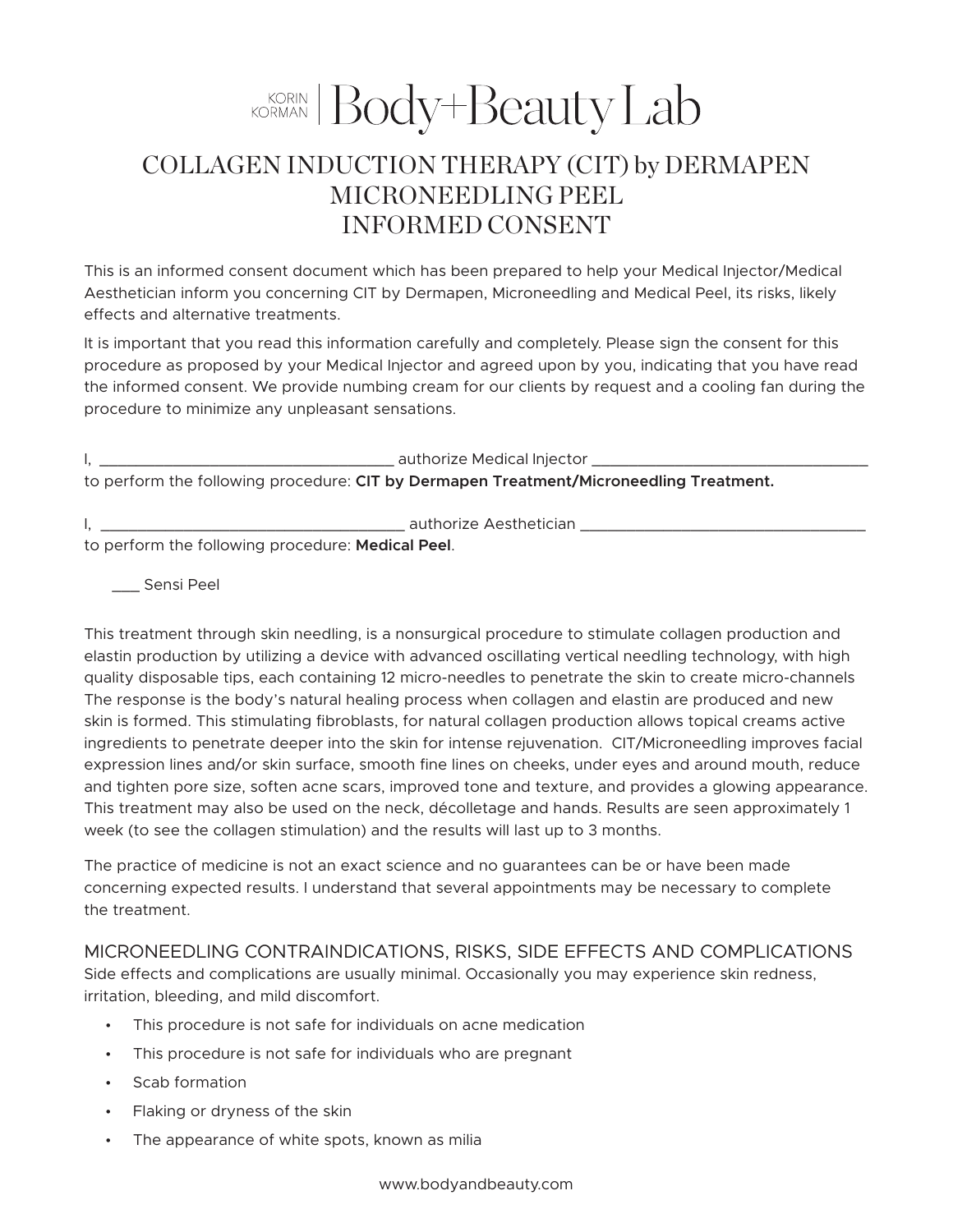- The appearance of dark patches on the skin, known as hyperpigmentation
- An outbreak of cold sores in previous suffers

#### CLIENTS WHO SHOULD NOT BE TREATED WITH MEDICAL PEEL

- Clients with active cold sores or warts, skin with open wounds, sunburn, excessively sensitive skin, dermatitis or inflammatory rosacea in the area to be treated. Inform the esthetician if you have any history of herpes simplex.
- Clients with a history of allergies (especially allergies to salicylates like aspirin), rashes, or other skin reactions, or those who may be sensitive to any of the components in this treatment.
- Clients who have taken Accutane within the past year.
- Clients who are pregnant or breastfeeding (lactating).
- Clients who have received chemotherapy or radiation therapy.
- Clients with vitiligo.
- Clients with a history of an autoimmune disease (such as rheumatoid arthritis, psoriasis, lupus, multiple sclerosis, etc.) or any condition that may weaken their immune system.

### ONE WEEK BEFORE YOUR BODY+BEAUTY LAB PEEL AVOID THESE PRODUCTS AND/OR PROCEDURES

- Electrolysis
- Waxing
- Depilatory Creams
- Laser Hair Removal

#### TWO TO THREE DAYS BEFORE YOUR BODY+BEAUTY LAB PEEL AVOID THESE PRODUCTS AND/OR PROCEDURES

- Retin-A®, Renova®, Differin®, Tazorac®
- Any products containing retinol, alpha -hydroxy acid (AHA) or beta-hydroxy acid (BHA), or benzoyl peroxide
- Any exfoliating products that may be drying or irritating

#### **Note: The use of these products/treatments prior to your peel may increase skin sensitivity and cause a stronger reaction.**

#### ADVERSE EXPERIENCES THAT MAY OCCUR AFTER YOUR PEEL

It is common and expected that your skin will be red, possibly itchy and/or irritated. It is also possible that other adverse experiences (side effects) may occur. Although rare, the following adverse experiences have been reported by clients after having a Body+Beauty Lab Peel: skin breakout or acne, rash, swelling, and burning.

Although most people experience peeling of their facial skin, not every patient notices that their skin peels after all peel procedures. Lack of peeling is NOT an indication that the peel was unsuccessful. If you do not notice actual peeling, please know that you are still receiving all the benefits of the Peel, such as stimulation of collagen production, improvement of skin tone and texture, and diminishment of fine lines and pigmentation.